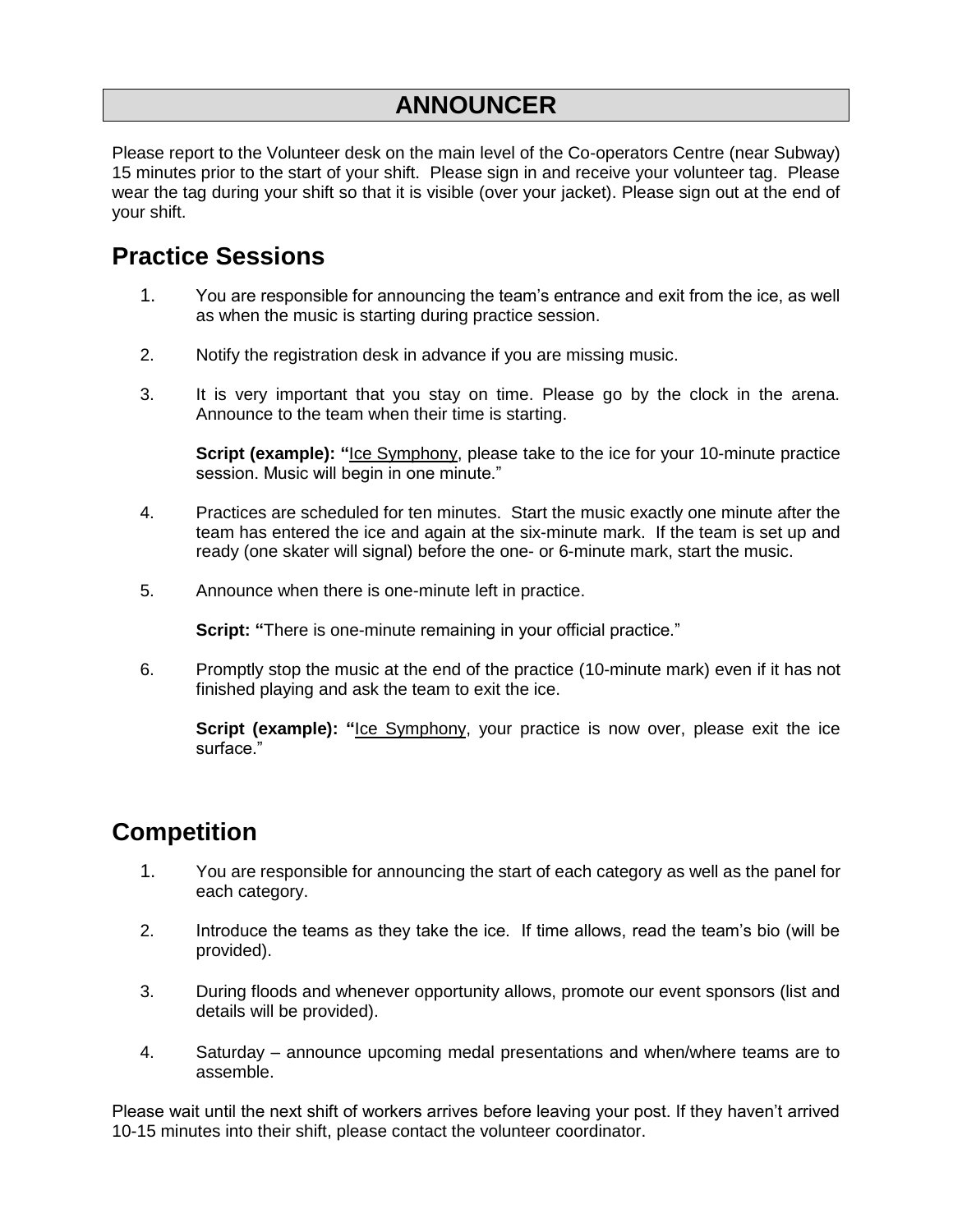### **ICE CAPTAIN**

#### **Please dress warm as you are at ice level. Wear comfortable shoes.**

Please report to the Volunteer desk on the main level of the Co-operators Centre (near Subway) 15 minutes prior to the start of your shift. Please sign in and receive your volunteer tag. Please wear the tag during your shift so that it is visible (over your jacket). Please sign out at the end of your shift.

- 1. Ensure teams arrive on time at ice level and can enter the ice smoothly.
- 2. Assemble the teams and send to the ice for their skate times.
- 3. Work with the dressing room captains and ice level referee to ensure the events stay on time.
- 4. Notify dressing room captains, ice level referee and registration of any issues affecting the schedule.

## **Practice Sessions**

- 1) Assist the guard runner with collecting the guards, if needed.
- 2) Please open the gate for the skaters when they are announced.
- 3) Once the team is on the ice, close and secure the gate.

## **Competition**

- 1) Assist the guard runner with collecting the guards, if needed.
- 2) Please open the gate for the skaters when they are announced.
- 3) Once the team is on the ice, close and secure the gate.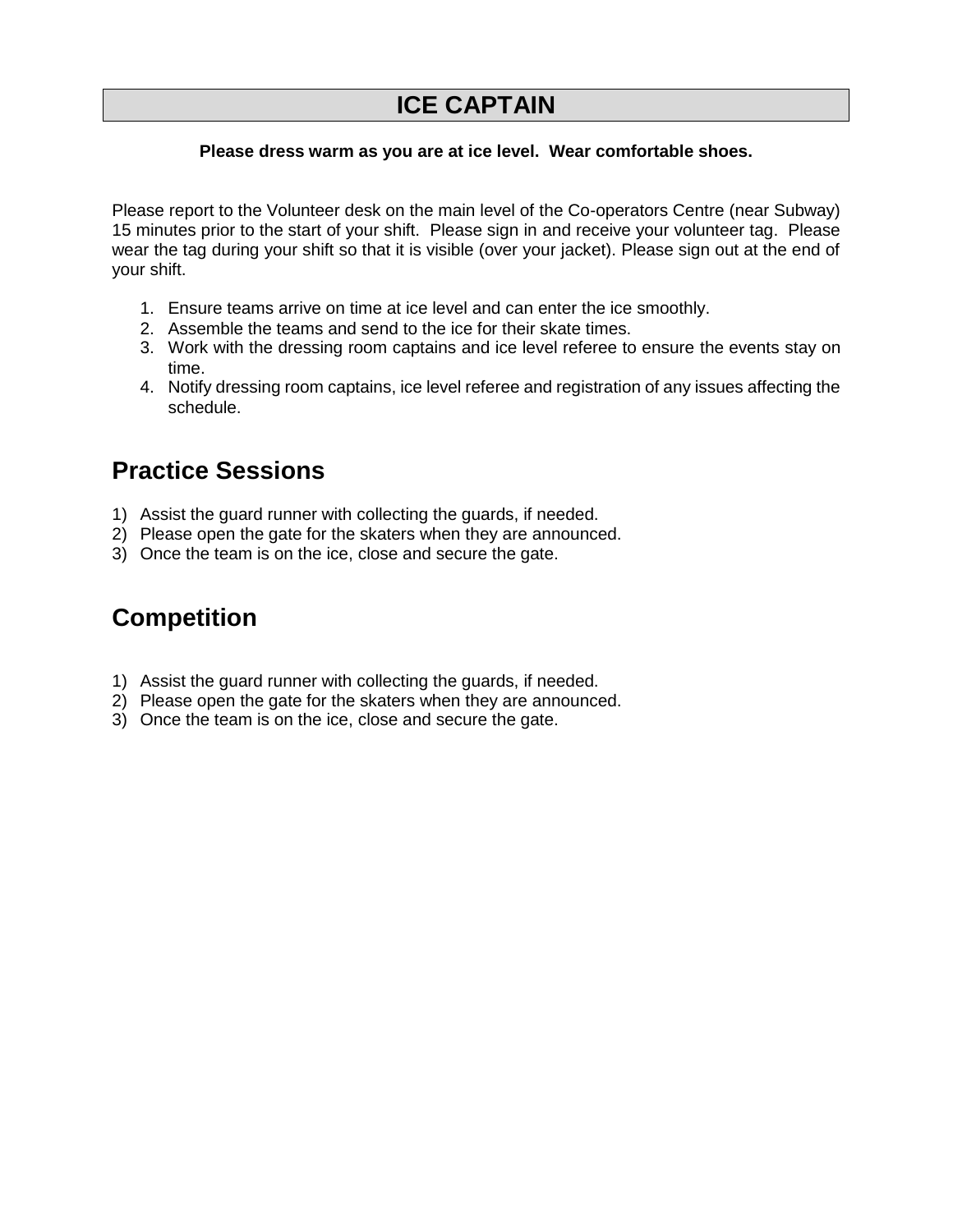## **DRESSING ROOM MONITOR**

#### **Please dress in layers since you may spend part of your shift at ice level. Wear comfortable shoes as you'll be doing a lot of walking.**

Please report to the Volunteer desk on the main level of the Co-operators Centre (next to Subway) 15 minutes prior to the start of your shift. Please sign in and receive your volunteer tag. Please wear the tag during your shift so that it is visible (over your jacket). Please sign out at the end of your shift.

- 1. Ensure that teams are entering/exiting the dressing room on time.
- 2. Be aware of any schedule changes and notify the teams.
- 3. Monitor traffic flow in the hallways there is limited space so make sure that teams heading to the ice are given right of way.
- 4. Work with the ice captain to ensure teams arrive on time at ice level
- 5. Assemble the teams and send to the ice for their skate times.

Note – There will be two of you for most shifts. You may be asked to assist at the ice exit with water pouring or opening/closing the door if extra assistance is required.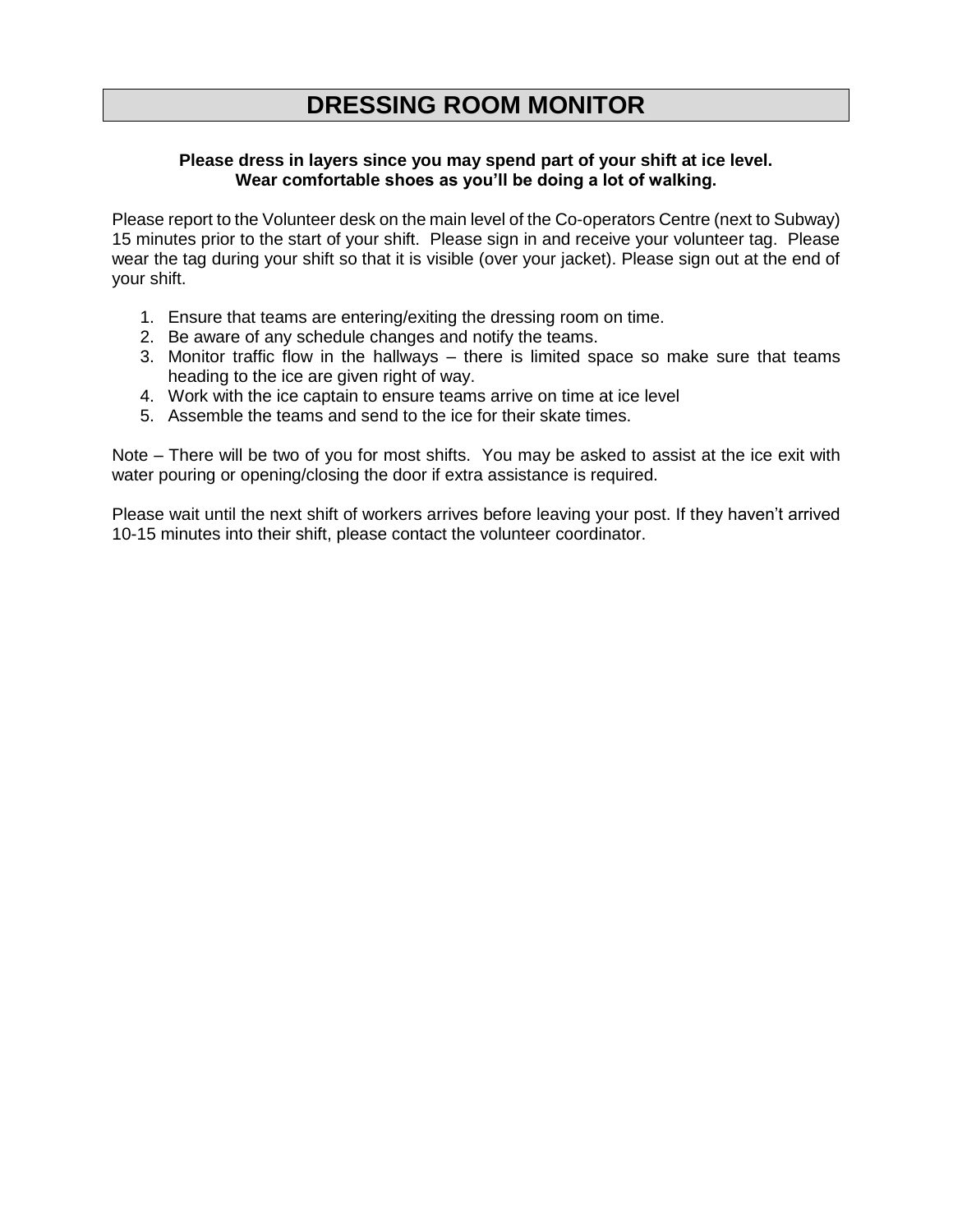## **ICE LEVEL EXIT / FIRST AID**

#### **Please dress warm as you're at ice level.**

Please report to the Volunteer desk on the main level of the Co-operators Centre (next to Subway) 15 minutes prior to the start of your shift. Please sign in and receive your volunteer tag. Please wear the tag during your shift so that it is visible (over your jacket). Please sign out at the end of your shift.

## **Practice Sessions**

- Assist the guard runner with laying out the guards for the skaters, if needed.
- Please open the gate when the announcer indicates that the practice is over as the teams will need to leave the ice immediately for the schedule to stay on time.
- Once the team is off the ice, close and secure the gate.

# **Competition**

- Make sure that the cups of water are ready for skaters exiting the ice surface (the quard runner can help if needed).
- Please open the gate when the teams are finished their program.
- Once the team is off the ice, close and secure the gate.
- (Fri night) Make sure that teams are directed/or ushered to the photo area for their team photo.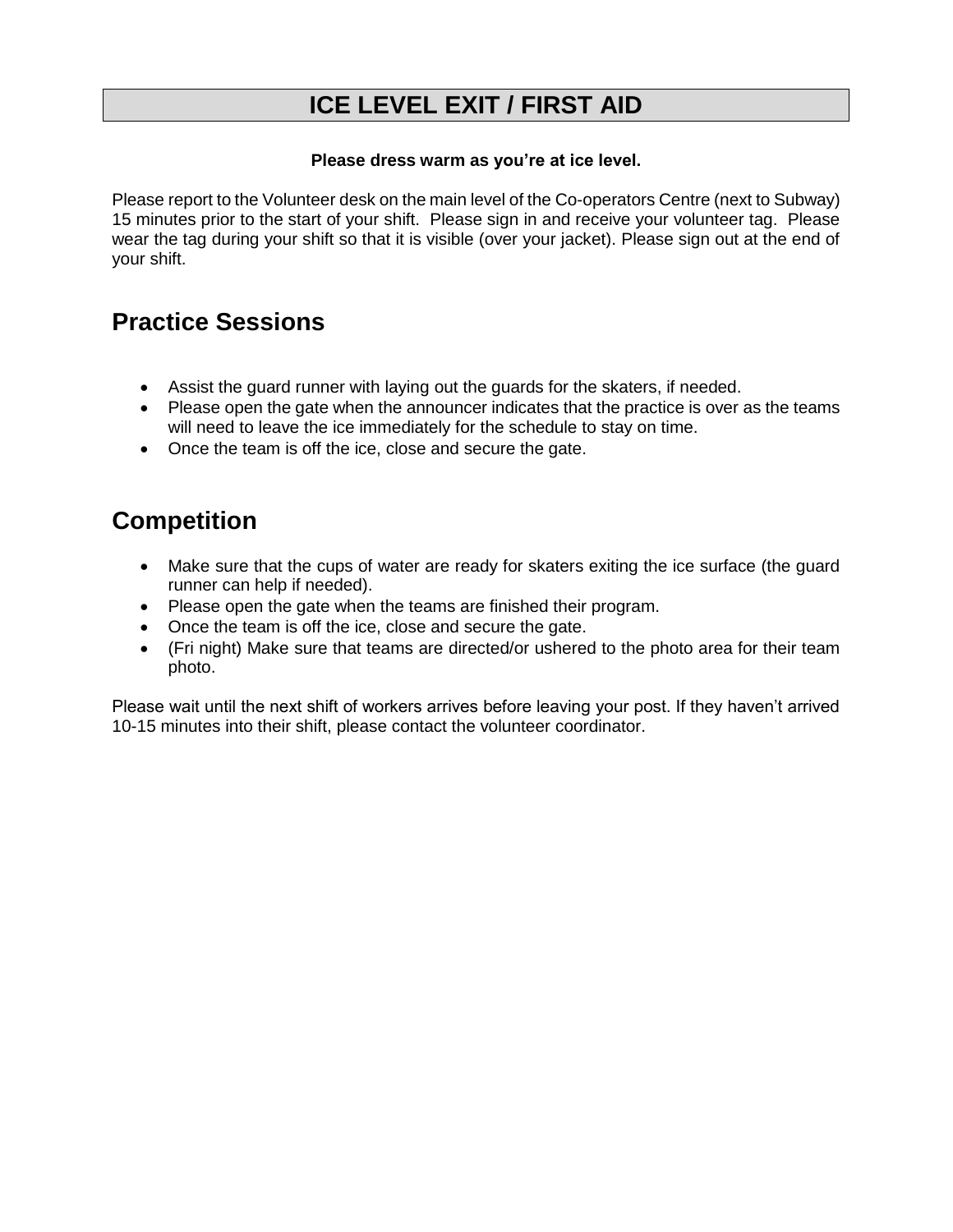### **GUARD RUNNER**

#### **Please dress warm as you're at ice level. Wear comfortable shoes!**

Please report to the Volunteer desk on the main level of the Co-operators Centre (next to Subway) 15 minutes prior to the start of your shift. Please sign in and receive your volunteer tag. Please wear the tag during your shift so that it is visible (over your jacket). Please sign out at the end of your shift.

- 1. Ensure that the guards from the team entering the ice surface are placed in the guard box. Once the team has gone on the ice, transfer the guard box to the exit gate.
- 2. Lay out the guards by pairs with the assistance of the Exit-gate Marshall. Transport the empty box back to the entry gate.
- 3. If necessary, help the Exit-gate Marshall with filling water cups during competition. Please check with the Exit-gate Marshall to see if they need your assistance.

\*\*There will be two of you for most shifts, so please work together to decide how you will best manage this together. You may want to have one person collect the guards and meet the second person in the middle to take the guards to the exit.

As stated above, one of you may also be required to help fill water cups or be the ice level exit door person if there is no one scheduled at that time.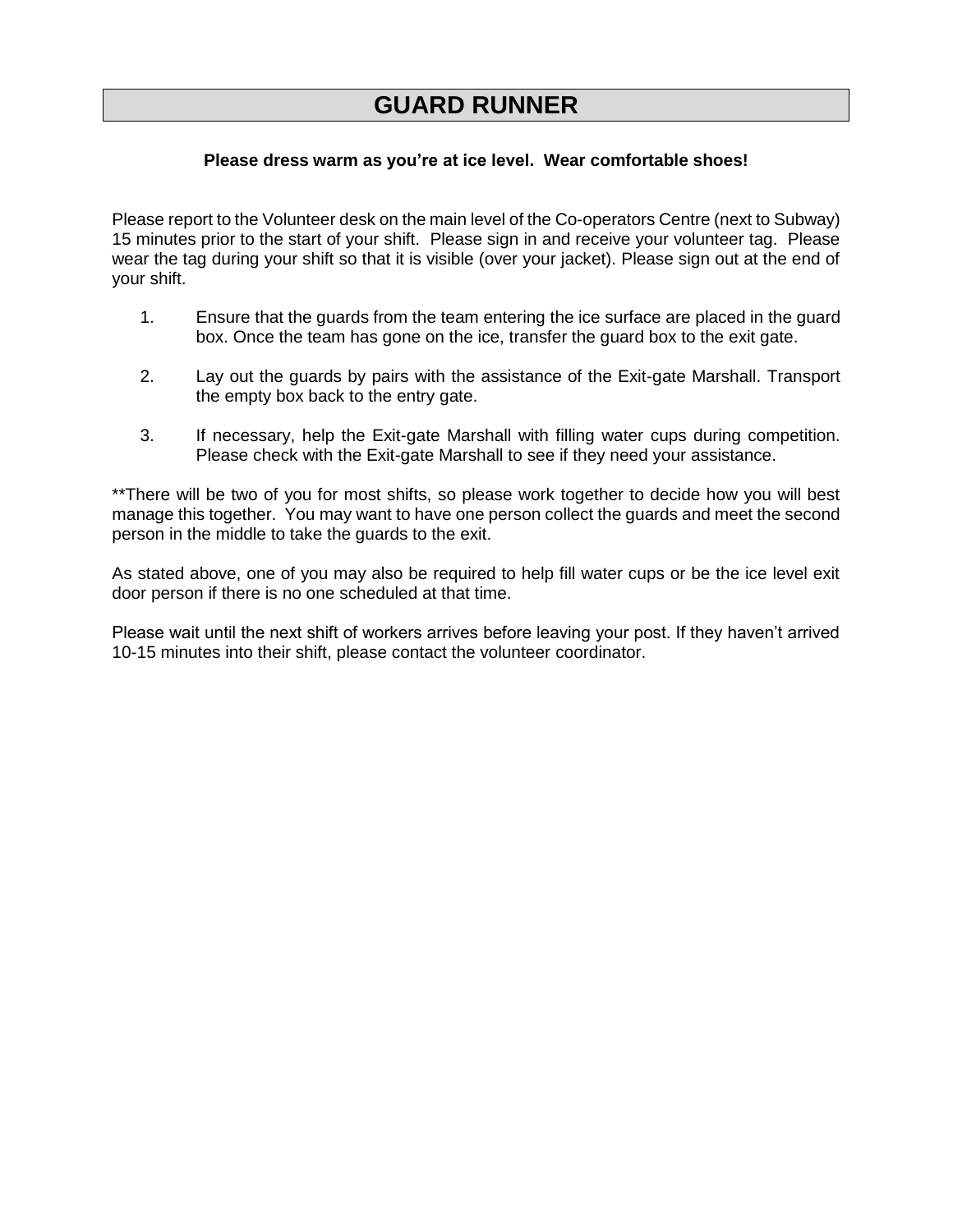## **"BOUTIQUE" / RAFFLE TABLE**

Please report to the Volunteer desk on the main level of the Co-operators Centre (next to Subway) 15 minutes prior to the start of your shift. Please sign in and receive your volunteer tag. Please wear the tag during your shift so that it is visible (over your jacket). Please sign out at the end of your shift.

- 1. Set up shift ( $1<sup>st</sup>$  shift each day) help the coordinator lay out clothing (if required), set set up raffle items and post signage.
- 2. Clean up shift

(Fri) – Inventory and pack up clothing for storage in the judges' room.

(last shift Sat) – Take down signage. Count and record your money as well as closing inventory.

- 3. During the practices and competition, you are responsible for selling items and raffle tickets.
- 4. Please do not leave the table unattended.
- 5. Friday night there will be another user group in the rink after we leave, so everything will need to be stored until Saturday morning. If you are the final shift Friday night, please start packing up 15 minutes prior to the end of your shift.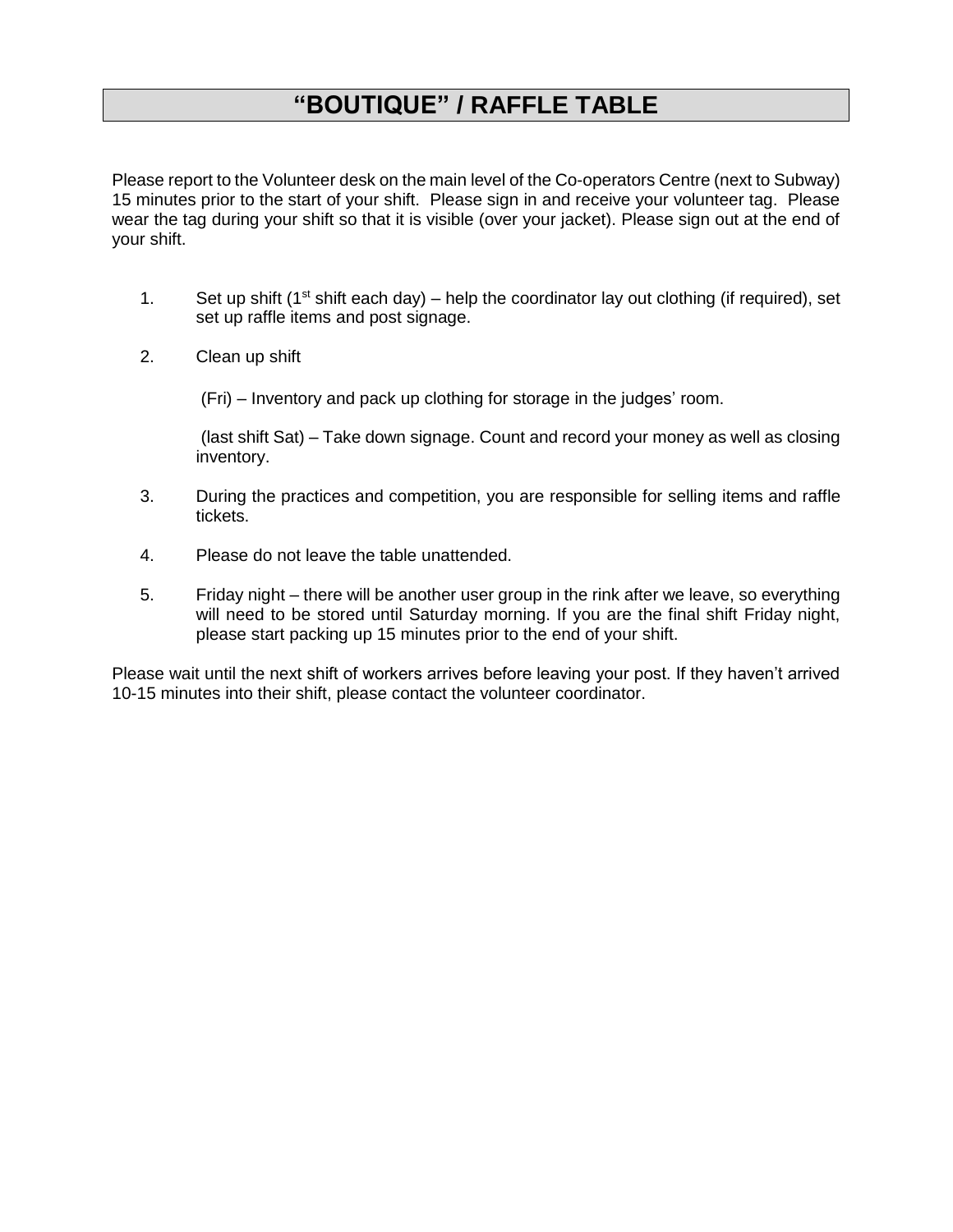#### **ADMISSIONS & SECURITY (SPECTATOR ENTRANCE)**

Please report to the Volunteer desk on the main level of the Co-operators Centre (next to Subway) 15 minutes prior to the start of your shift. Please sign in and receive your volunteer tag. Please wear the tag during your shift so that it is visible (over your jacket)

- 1. There will be two people assigned each shift. Recommend one person to handle admissions and the second person to act as security. Security volunteer ensures spectators have paid and wrist bands are clearly visible.
- 2. Admission prices will be posted at the table and on the spectator entrance into the arena. Please keep an accurate record of all new admittances purchased.
- 3. Friday night there may be another user group in the rink after we leave, so everything will need to be stored until Saturday morning. If you are the final shift Friday night, please start packing up 15 minutes prior to the end of your shift.

**Spectator Entrance Security** (located on the 2<sup>nd</sup> level of Cooperators Centre)

- 1. All adult spectators should have a wristband. If they do not, please direct them to the Spectator Admission table.
- 2. There will be different wrist bands for half-day admission or full day.

.

3. Volunteers, skaters, managers, coaches and chaperones who are not skating or working a shift are welcome to watch, but they must be wearing their competition participant tags.